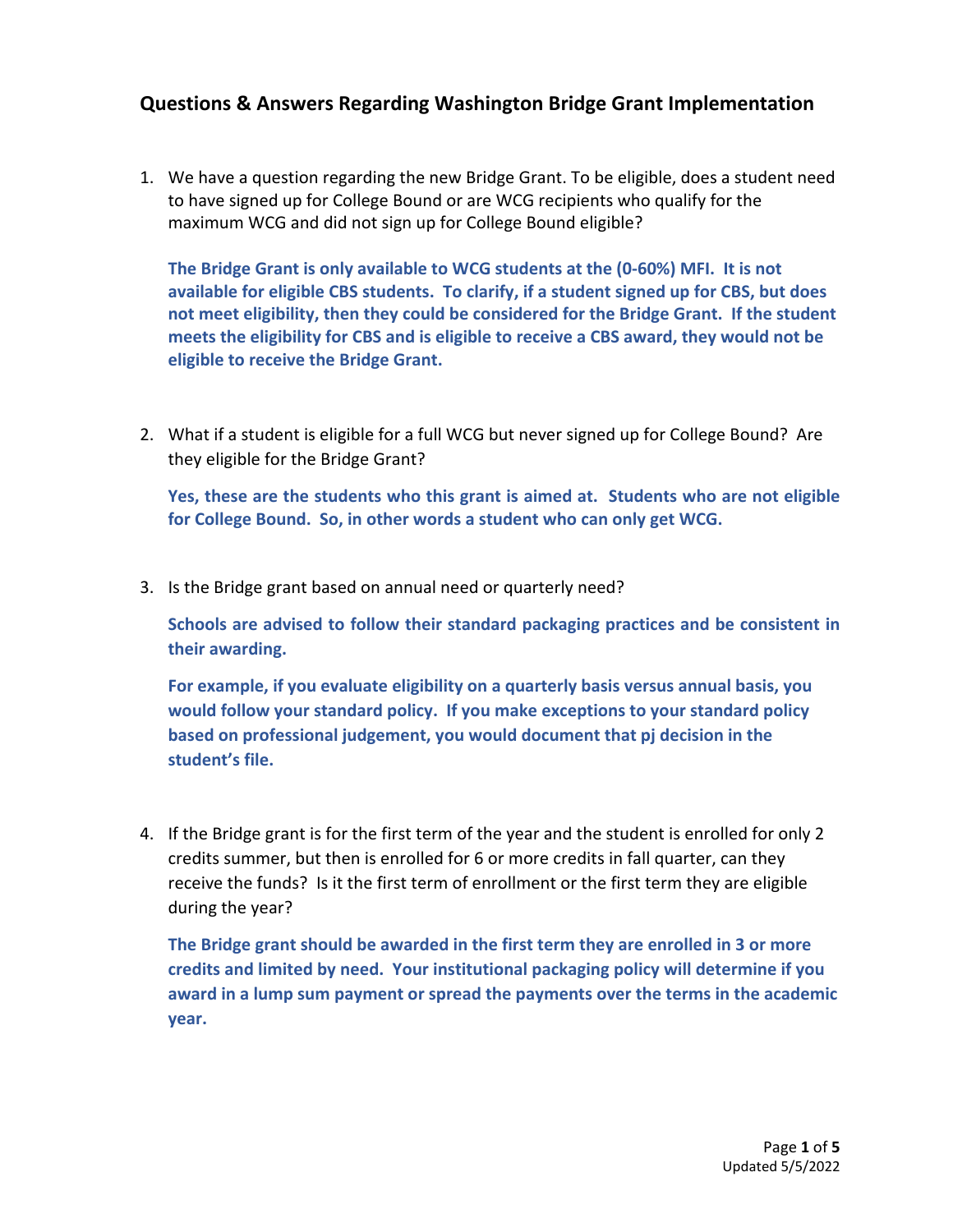5. If their need is low in the first term so they don't get the full award, can they have the rest in the next term, until they reach the full \$500? Maybe they live at home or attend part-time so costs are lower, and have need for only \$450 in fall quarter. Can they receive the other \$50 in winter quarter?

**Yes – and the same will be true if they have residual eligibility and transfer institutions – not to exceed \$500 total.**

6. If the student received the Bridge grant, then withdrew and repaid part of the Bridge grant due to the repayment formulas, can the student receive the rest they are eligible for in the next term of enrollment during that year? Say they ended up with a net disbursement of \$250 for autumn after the refund calculation, then we approve an appeal and they enroll for the next term—can they receive the other \$250?

**The Bridge grant will follow WSAC's standard repayment policy for WCG. As long as the student attends at least one class for each course for which funds were disbursed, they will not owe back Bridge grant funds.** 

7. A student attends full-time fall quarter and has enough annual need to receive the \$500 Bridge grant. The student does not re-enroll for the rest of the year and is now overawarded in fall quarter, does the student owe any repayment? Are there any requirements for state aid to resolve the overaward? We will have to consider how this impacts federal aid separately in terms of overawards.

**In terms of state aid, a student earns their aid at the point they attend classes for which they received aid. However, federal policy could result in a return of Bridge grant.**

8. What does this statement mean? "Student directive requirements apply to Bridge Grant awards"

**This is a requirement for all private institutions, it does not apply to public institutions. For more information on student directives, please refer to Chapter 5 of the Washington College Grant and College Bound Scholarship Program Manual.**

9. To add to the questions below, if a student exhausted their 12 QERs of CBS but still have WCG eligibility, are they also eligible for the Bridge Program?

**Since the student is out of CBS QER, at that point they are not CBS eligible, so they would be eligible for the Bridge Grant.**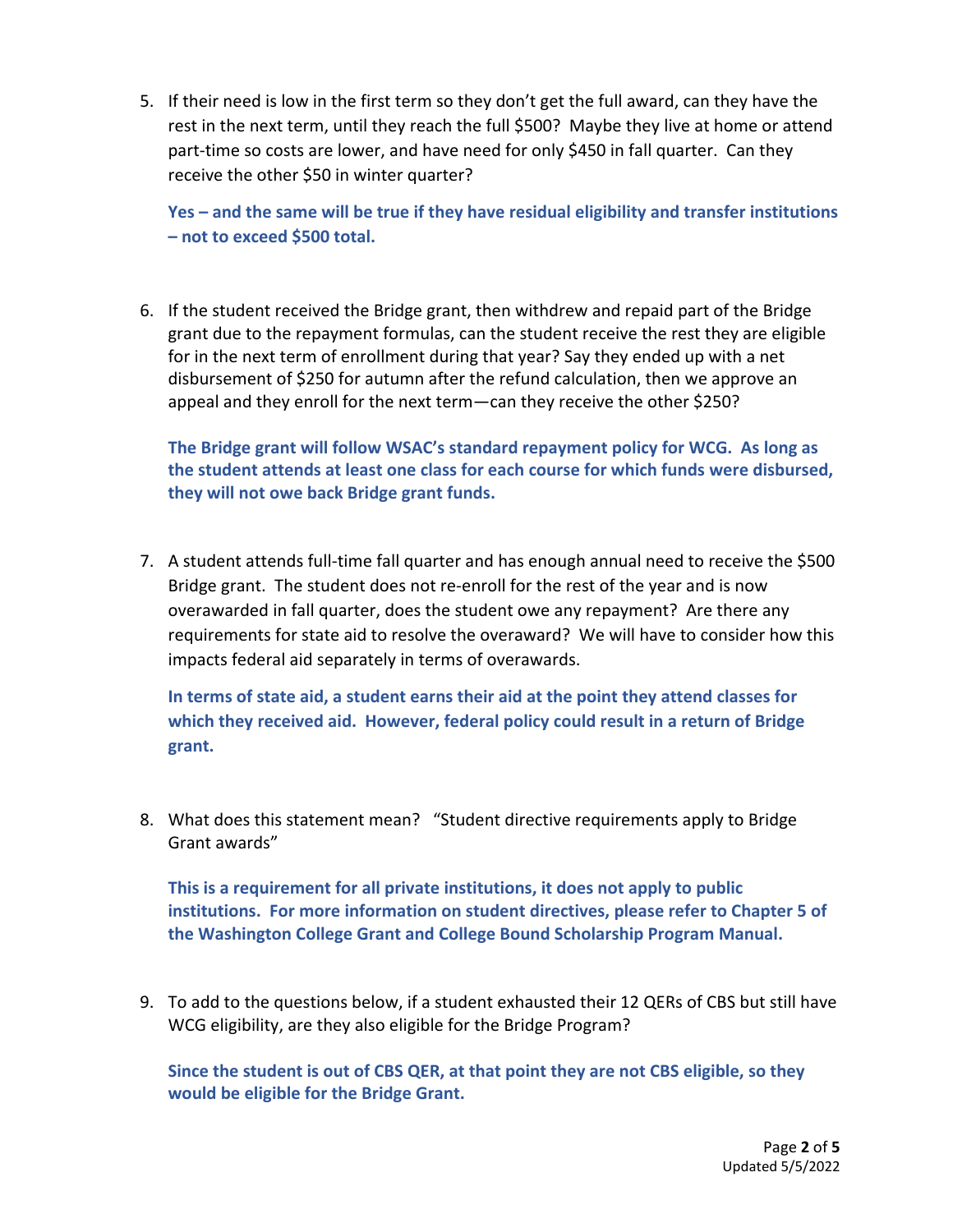10. Will there be an import file that can be downloaded from the portal to note if a student has already received the Bridge grant within an academic year? This would allow us to import the field into our Banner system and automate the awarding of the grant without having to look in the portal for each student. Looking for something similar to the archive or the cruncher, where I can upload a list of SSNs or WASFA IDs into the portal and receive an export of the aid year status for those students.

**WSAC is working on a way to easily identify these students, which we may be able to add to either the archive or the cruncher. Additional information will be provided as soon as it is made available.**

11. Is there a maximum number of years that a student can receive the Bridge Grant or if the student is WCG eligible, then they are Bridge eligible? I am thinking of students who attend part time or for limited terms within an aid year. They may get "some" WCG across more than 5 aid years (15 QER's).

**1) Funding was only approved in the budget for the 2022-23 year only – legislative action would be required if it is to continue past 2022-23.**

**2) The Bridge Grant is separate from WCG. The student must be receiving max WCG in order to receive the Bridge Grant, but QER does not apply to Bridge Grant specifically (right now they do not have QER associated with the Bridge Grant).**

12. If a student does not have enough QERs for a full award at the 60% MFI level, are they still eligible for the full \$500 bridge?

**They would be eligible in the one term they receive the partial QER of WCG at 0-60%. Must have at least .25 QER**

13. For the Bridge Grant, it states the students must be enrolled for at least 3 credits. How is this calculated for clock hours?

**Students attending clock-hour programs will need to be enrolled in at least 75-hours. Remainder Hours – Award Percentages 75 - 149 hours = 25% of a full-time award (report as less than half-time) 150 - 224 hours = 50% of a full-time award (report as half-time) 225 - 299 hours = 75% of full-time award (report as three-quarter time) 300+ hours = 100% of full-time award (report as full-time)**

**For more information on clock hours, please refer to Chapter 5 of the Washington College Grant and College Bound Scholarship Program Manual.**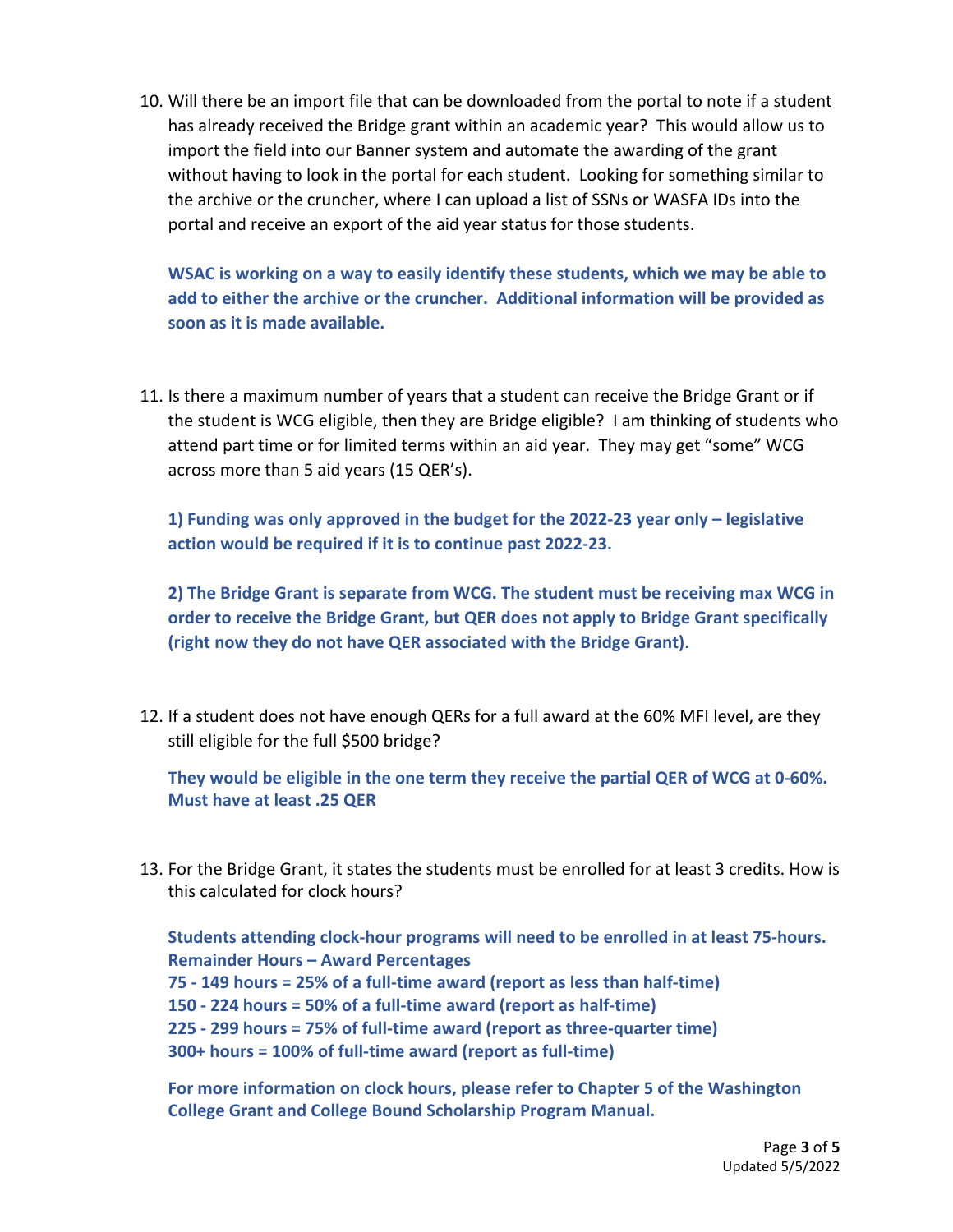14. If a student does not attend all three terms but exhibits need, could we pay out a \$500 lump sum in one or two quarters? To clarify my question about a lump sum payment: Could the college pay \$500 in one term or \$250 in two terms, if the standard practice will be to disburse over three terms? If the situation is warranted.

**Yes – you can do what you are suggesting – and obviously you just want to document any professional judgement decisions as to why you are doing something outside of your standard policy.**

15. Our plan is to package evenly split between fall and spring but if a student is a fall grad or first-time entering student spring, we would package them with the full \$500.

**All of this is permissible. Disproportionate awarding is also allowed if the student has the need and the institution's policy allows it.**

16. Based off guidance below, if student doesn't end up attending spring or enrolling elsewhere, this is saying we are not to worry about providing the other \$250 applied back to fall?

**Correct, not required but permissible, assuming the student has enough unmet financial need.**

17. For those institutions that plan to award all in one term and that student doesn't return, no adjustment is to be made to the \$500. This isn't equitable and it seems that the policy would be that we go back and provide the \$250 in the previous term so that the student receives the full \$500? Or is this an annual award in that if a student is only packaged as a one term initially, they only are to receive ½ of the award?

**WSAC is deferring to colleges to determine what is best for a student. Because, in most cases, there is other aid, that adds complications to retroactive awarding.**

**The annual award comment refers to the maximum being \$500 for the entire AY (which could include summer), different from WCG which is a 3 quarter/2 semester max award.**

**A student attending 1 term can receive a lump sum payment if the college determines it is in the best interest of the student.**